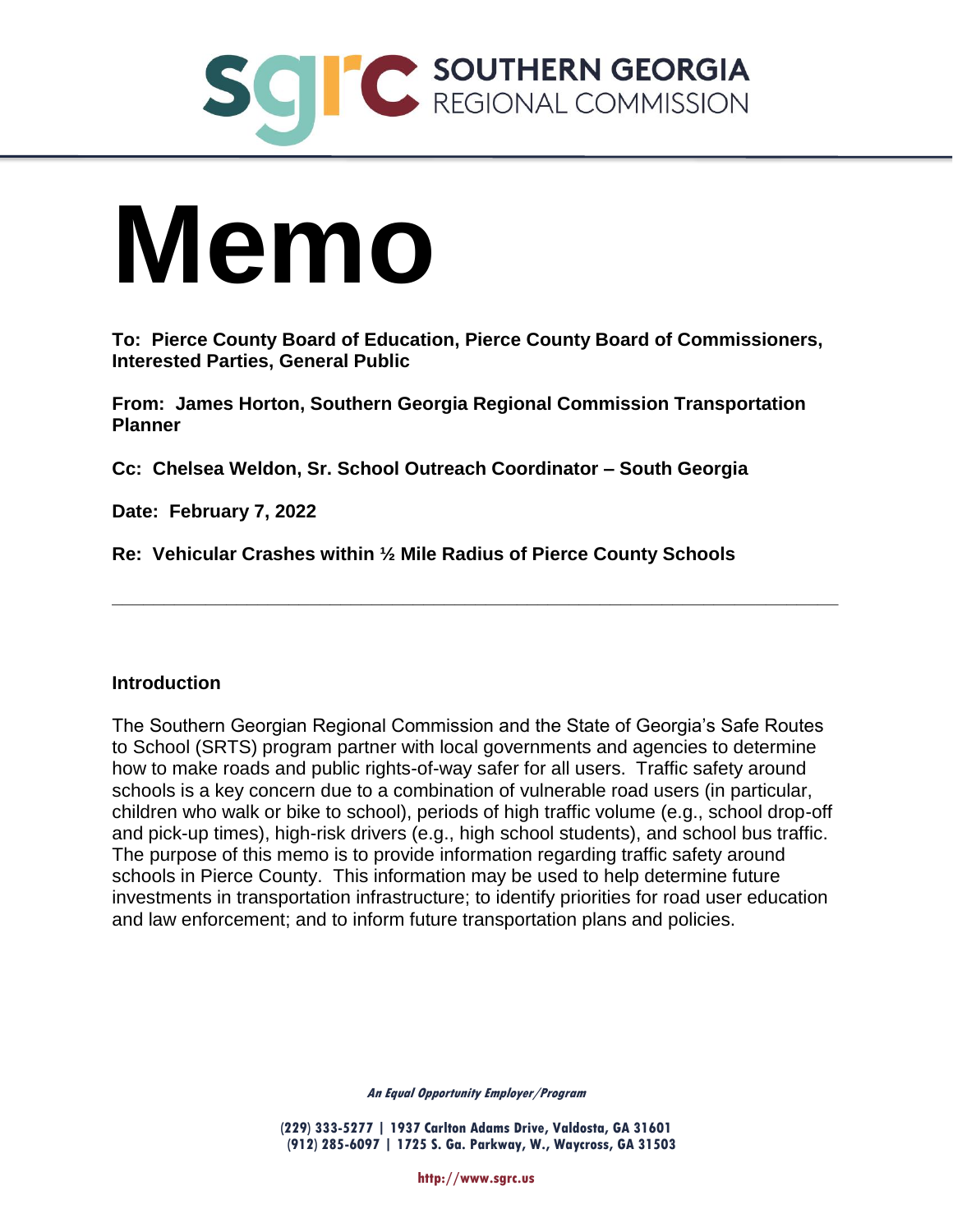This memo examines crash trends for locations within ½ mile radius of public and private schools in Pierce County over a five-year period from January 1, 2017 through December 31, 2021. According to data provided by the Georgia Department of Transportation, Pierce County experienced 1,487 crashes during this time period in the public right-of-way. Out of this total, only 135 crashes fell within the ½ mile radius of a school. When the more specific criteria of time of day and day of week were applied, only 79 total crashes met the study criteria and were considered in this report.

According to the 2020 US Census, Pierce County, Georgia has a population of 19,716 residents covering 343 square miles. Located in South Georgia, Pierce County has four governments including the County of Pierce, the incorporated city of Blackshear (county seat), and the incorporated cities of Patterson and Offerman.

The Pierce County Board of Education is located in Blackshear and operates five school facilities within the county: Blackshear Elementary, Midway Elementary, Patterson Elementary, Pierce County Middle and Pierce County High School. In addition to the five public school facilities in Pierce County, there is one private school known as Crossroads Christian Academy. Crossroads Christian Academy which currently includes Pre-K through the 11<sup>th</sup> grades with a goal of establishing a 12<sup>th</sup> grade, with accredited high school graduation in 2023. In total, there are 3,731 students currently enrolled in school programs within Pierce County.

Well defined parameters are used to focus a study such as this. Traditionally, a fiveyear time span, ½ mile radius circle drawn around the school, the week days and the times of morning intake and afternoon dismissal are the basic parameters. To define the intake and dismissal time parameters, a review of school schedules is necessary. The schools with the earliest and latest intake and earliest and latest dismissal times will be used to set the study time parameters. Patterson Elementary School and Midway Elementary both have the earliest morning bus unload beginning at 7:00 am. Pierce County High School had the latest intake time with a 7:55 am call to class. With these times in mind, the study hours for morning intake will be set from 7:00 am to 8:30 am. Blackshear Elementary had the earliest dismissal beginning at 2:15 for bus riders and Pierce High School had the latest dismissal with classes ending at 3:30 pm. Based in this information, the study hours for dismissal will be 2:00 pm to 4:00 pm.

The Pierce County Board of Education follows a traditional grade arrangement whereby elementary schools include grades kindergarten through fifth grade (K-5), middle schools include grades sixth through eighth (6-8) and high schools include grades ninth through twelfth (9-12). With this in mind, it will be assumed for this study that Pierce County Elementary and Middle School students will get to school by school bus, private vehicle drop-off, walking or bicycling. We will further assume that the Pierce County High School students will get to school by school bus, private vehicle drop-off, walking, bicycling or by self-driving to school in private vehicles. Crossroads Christian Academy serves students K-11 and does not provide a bussing system, so therefore most students are dropped off and picked up in private vehicles.

Following is a listing of the schools in the county with written facts about enrollment, location, etc. and a map of the  $\frac{1}{2}$  mile radius study area surrounding each building. The study area depicts the school building with a small square in the center of the circle. The roads and streets in the study area are visible as well as the individual crash sites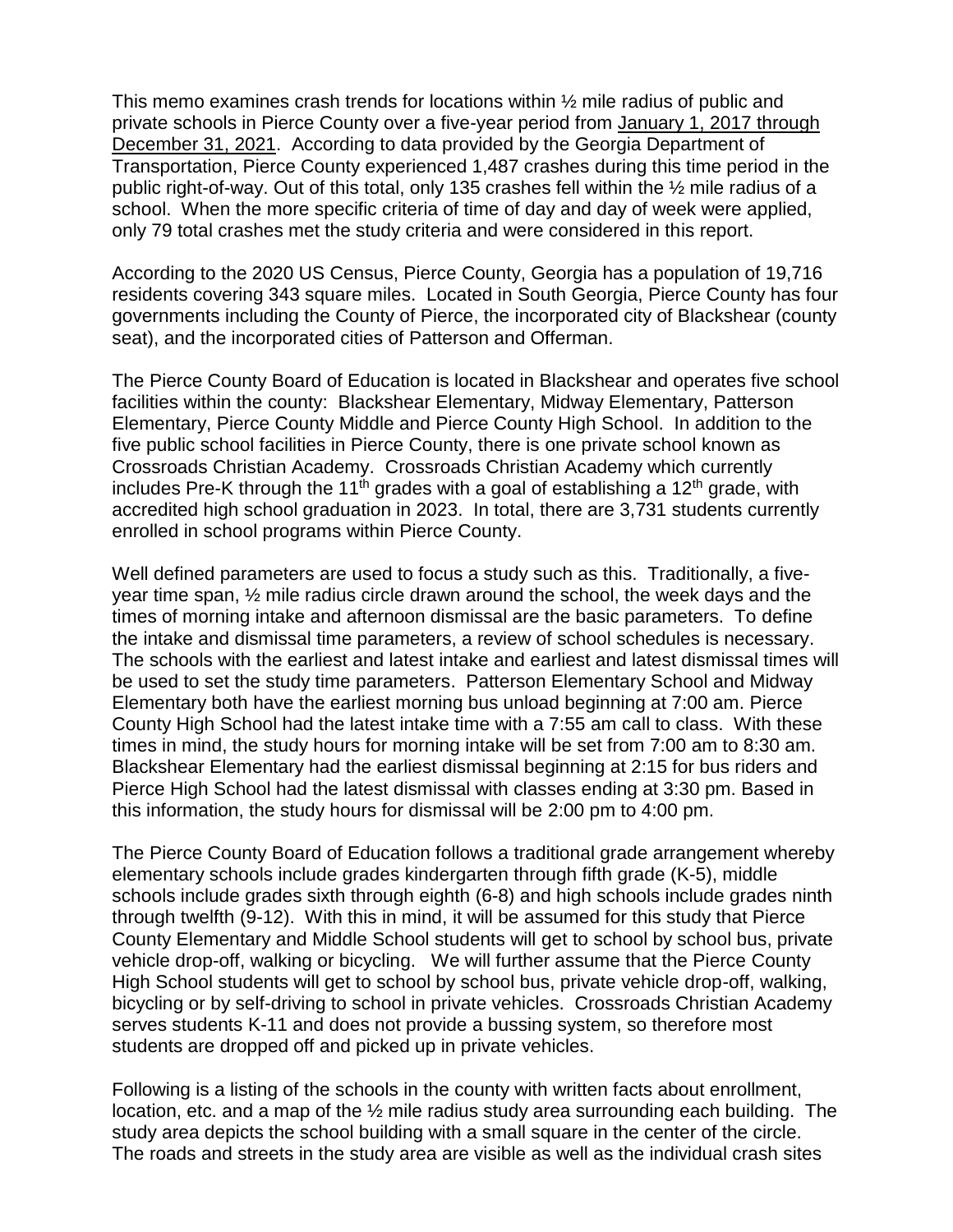which are depicted by colored push pin symbols on the map at the actual crash location. Maps included within the study are for representative purposes only and are not to scale. Each map contains a legend which shows the push pins in their representative color with corresponding description.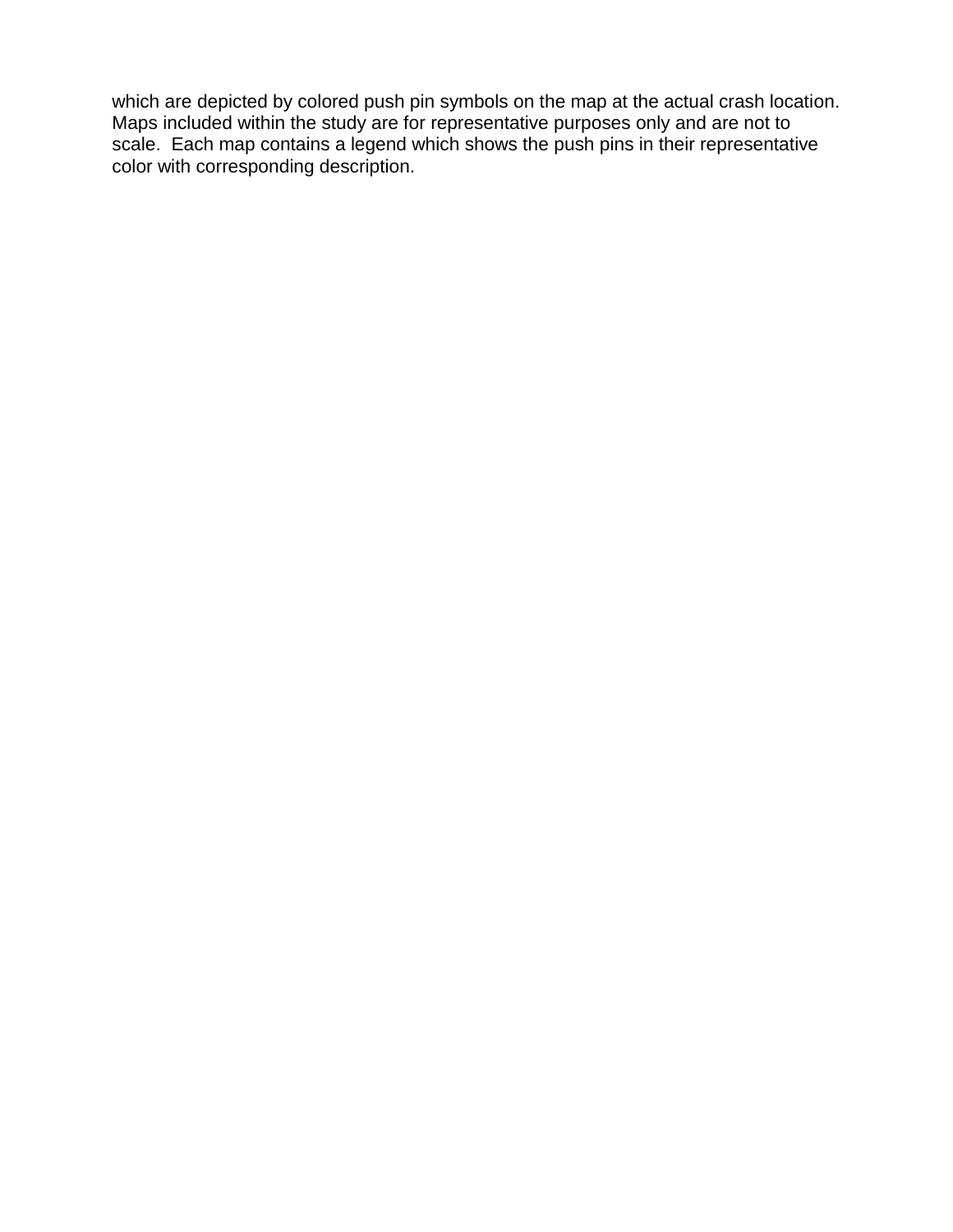#### **Blackshear Elementary School**

Blackshear Elementary School is one of three elementary schools supported by the Pierce County Board of Education in Pierce County. Blackshear Elementary is located at 5217 Georgia Highway 121 North, also known as GA-15, in Blackshear, Georgia. The school includes grades kindergarten through fifth grades (K-5) and has a total of 750 students.

Within the <sup>1/2</sup> mile radius of Blackshear Elementary School, over the five-year study period from 1-1-2017 to 12-31-2021, there was a total of 42 crashes that occurred, but of the total, only 19 (nineteen) were related to the study parameters. The crashes happened on six different roads/streets with the majority of them occurring on GA Highway 121 and Carter Avenue.

Map depicts Blackshear Elementary as a small square box in the center of a circle with the circle representing a half-mile (1/2) radius study area surrounding the school in all directions. Crashes are depicted in color with a legend below.



Blackshear Elementary School has its main entrance off of Georgia Highway 121, which is also known as State Route 15 and Gordon Street, in the City of Blackshear. The school also has some secondary entrances connecting to Moore Street south of the school.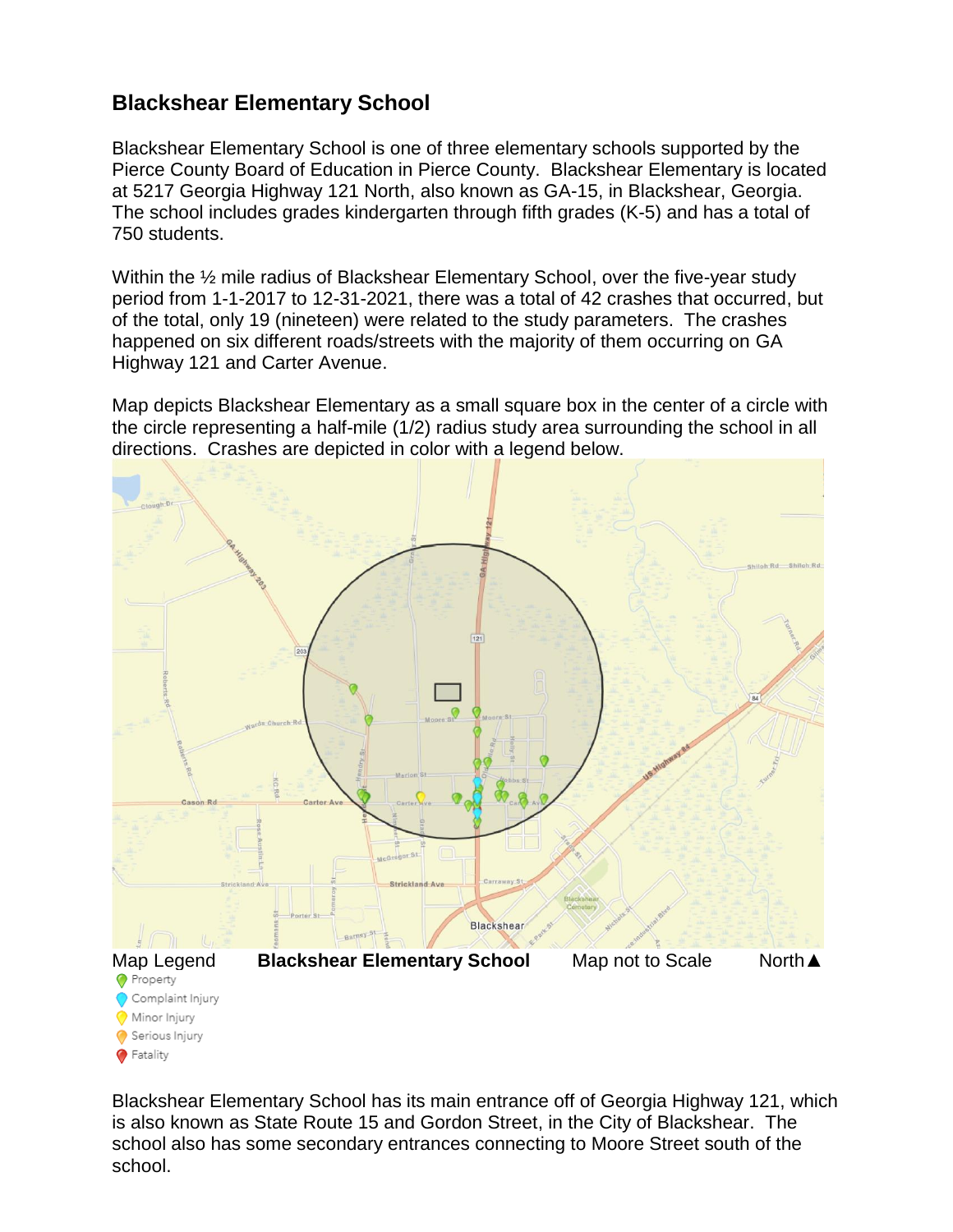Of all of the streets/roads within the study area, Georgia Highway 121(N/S) had the most crashes at 11. For ease of interpretation, the following chart better summarizes the characteristics of the crashes on a particular street/road when the number is greater than five (5).

| <b>School Name: Blackshear Elementary School</b>   |                             |                          |  |  |
|----------------------------------------------------|-----------------------------|--------------------------|--|--|
| Address: 5217 Georgia Highway 121 North            |                             |                          |  |  |
| Road Name: SR-15, or GA Hwy. 121, or Gordon Street |                             |                          |  |  |
| Date of Occurrence                                 | <b>Direction of Travel</b>  | <b>Type of Crash</b>     |  |  |
| 2017 1                                             | Northbound: 4               | Rear-end: 7              |  |  |
| 2018 1                                             | Southbound: 6               | Sideswipe: 0             |  |  |
| 2019 3                                             | Eastbound: 0                | Angle: 1                 |  |  |
| 2020 3                                             | Westbound: 1                | T-Bone: 0                |  |  |
| 2021 3                                             | <b>Causation of Crash</b>   | Other: 3                 |  |  |
| <b>Total Crashes: 11</b>                           | Teen Driver at Fault: 2     | <b>Factors</b>           |  |  |
| <b>Crash Time of Day</b>                           | Teen Driver Impacted: 0     | Weather/Visibility: 0    |  |  |
| 7:00am-8:30am: 7                                   | Non-teen Driver at Fault: 9 | Alcohol: 0               |  |  |
| 2:30pm-4:00pm: 4                                   | Non-teen Driver Impacted: 8 | Distracted: 5            |  |  |
| <b>Notes:</b>                                      | <b>Non-motor Crashes</b>    | <b>Injury Category</b>   |  |  |
|                                                    | Bicycle: 0                  | Property Damage Only: 10 |  |  |
|                                                    | Pedestrian: 0               | Injuries: 1              |  |  |
|                                                    |                             | Fatalities: 0            |  |  |

Carter Avenue, a major E/W street connecting to Cason Road, south of the Blackshear Elementary School appears to have a high number of crashes, however only three (3) fell within the parameters of the study. Each of the three crashes involved two vehicles. Of those, two occurred in 2019 during the morning within the study hours of 7:00 am to 8:30 am and one occurred in 2020 in the within the study hours of 2:00 pm to 4:00 pm, all on weekdays. The first of the morning crashes involved a teen driver at fault impacting a non-teen driver with minors as passengers. The other crash involved a non-teen driver impacting a non-teen driver. The impacted vehicle contained minors as passengers. The afternoon crash involved a teen driver at fault impacting a non-teen driver. Besides the drivers of the two vehicles, there were no other passengers. From the information provided, it can be deduced that two of three drivers at fault were teens and two of the non-teen drivers impacted were transporting minors. Two of the three crashes involved rear-ends. There were no injuries reported as the crashes resulted in property damage only. There were no weather factors reported and no alcohol involved in the reported crashes.

Next, State Route 203 had a total of two (2) crashes located within the study parameters. Both crashes happened during the morning intake between 7:00 am to 8:30 am. One crash involved a single driver hitting a deer and the other involved two vehicles. The crash with two vehicles involved a non-teen driver at fault impacting a non-teen driver with no minors in either vehicle and no injuries reported.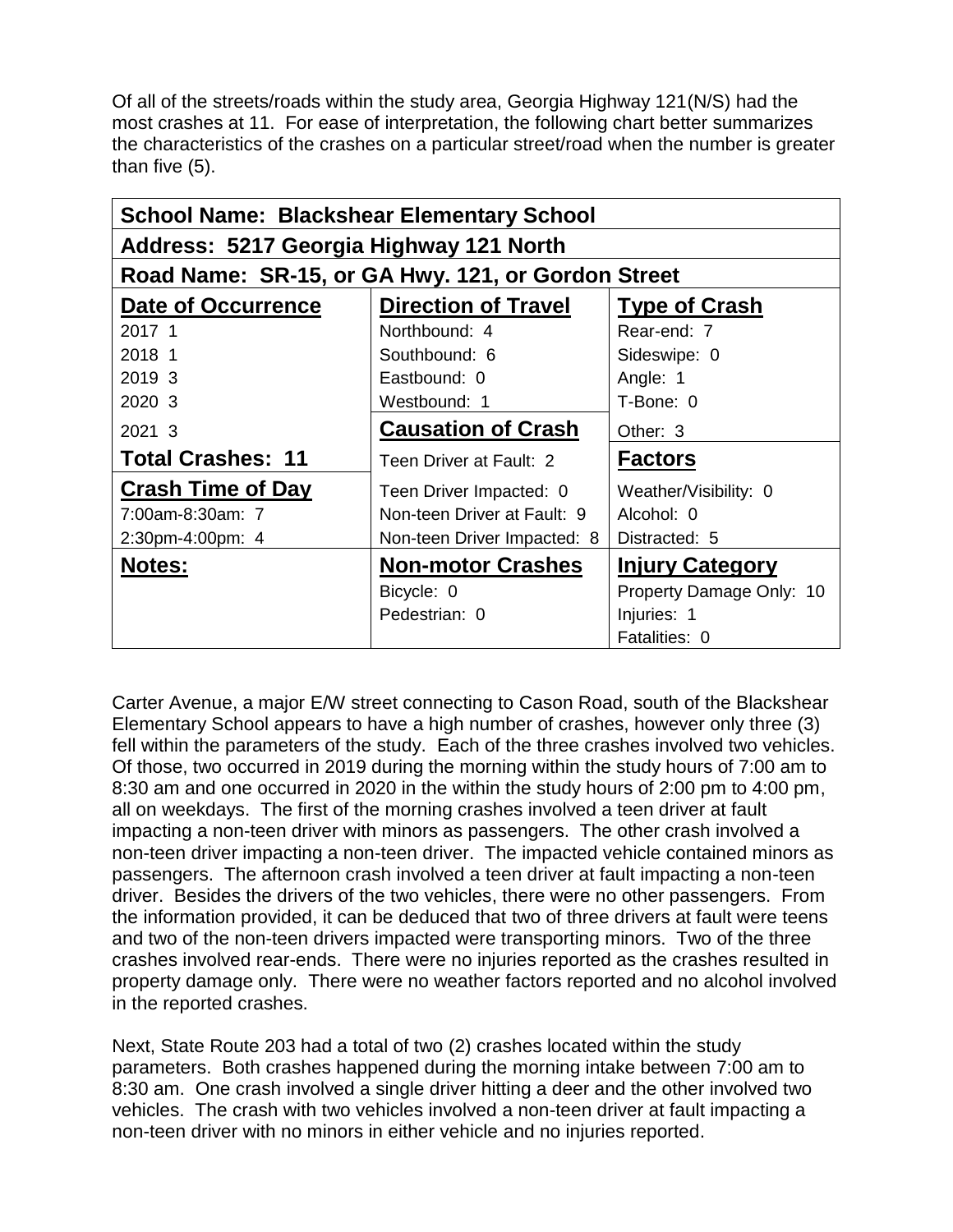Within the remainder of the study area of Blackshear Elementary, there was a total of three (3) other individual crashes each on different streets/roads. A crash on Cameron Drive in 2017 occurred within the afternoon between 2:00pm to 4:00 pm involving two vehicles with no injuries and no minors as passengers. A second crash occurred at the intersection of Jackson Street and Grove Hill Avenue in 2021 in the afternoon involving two vehicles with no injuries. In this crash, a non-teen driver with no passengers impacted a non-teen driver with no passengers. There were no injuries, just property damage only. A third crash occurred in the afternoon along Jackson Street where a single vehicle, a tractor trailer, caught a power line while turning.

In summary, there were nineteen (19) total crashes meeting the qualifications of the study parameters. There were no fatalities, and only one injury reported. Eighteen (18) of the crashes involved property damage only. No pedestrians or bicyclists were involved in any of the crashes. The majority of the crashes were rear end type and occurred on State Road 15 (SR 15). At present, it appears that there is no need for further study of crashes in the study area of Blackshear Elementary School, however there may need to be some kind of public education about following too closely.

#### **Midway Elementary School**

Midway Elementary School is located at 3244 Midway Church Road in Blackshear, Georgia. The school includes grades kindergarten through fifth (K-5) and has a total of 481 students. Midway Elementary School fronts onto, and has it main access driveways connected to, Midway Church Road. In addition, it also has vehicular access via driveways connected to Youmans Road.

Within the  $\frac{1}{2}$  mile radius of Midway Elementary School, over the five-year study period (1-1-2017 to 12-31-2021) there was a total of only six (6) crashes that occurred. However, of the six crashes, only one (1), occurring on Midway Church Road, met the qualifications of the study parameters.

The Midway Church Road crash occurred in 2021 at 7:00 am during the morning intake hours of the school. The driver at fault was a teen driver, aged 17, preparing to turn into the drive of Midway Elementary School from Midway Church Road. The impacted driver was also a teen driver, aged 17, who was coming from the opposite direction. The driver at fault began a turn into the driveway of the school when the vehicle crashed into the front of the other vehicle. Both vehicles moved some distance before coming to a rest. There were no factors such as weather conditions, alcohol or distraction reported. There were no pedestrians or bicyclists involved in the crash. As a result of the crash, there was one injury reported.

Map depicts Midway Elementary School as a small square box in the center of a circle with the circle representing a half-mile (1/2) radius study area surrounding the school in all directions. Crashes are depicted in color with a legend below.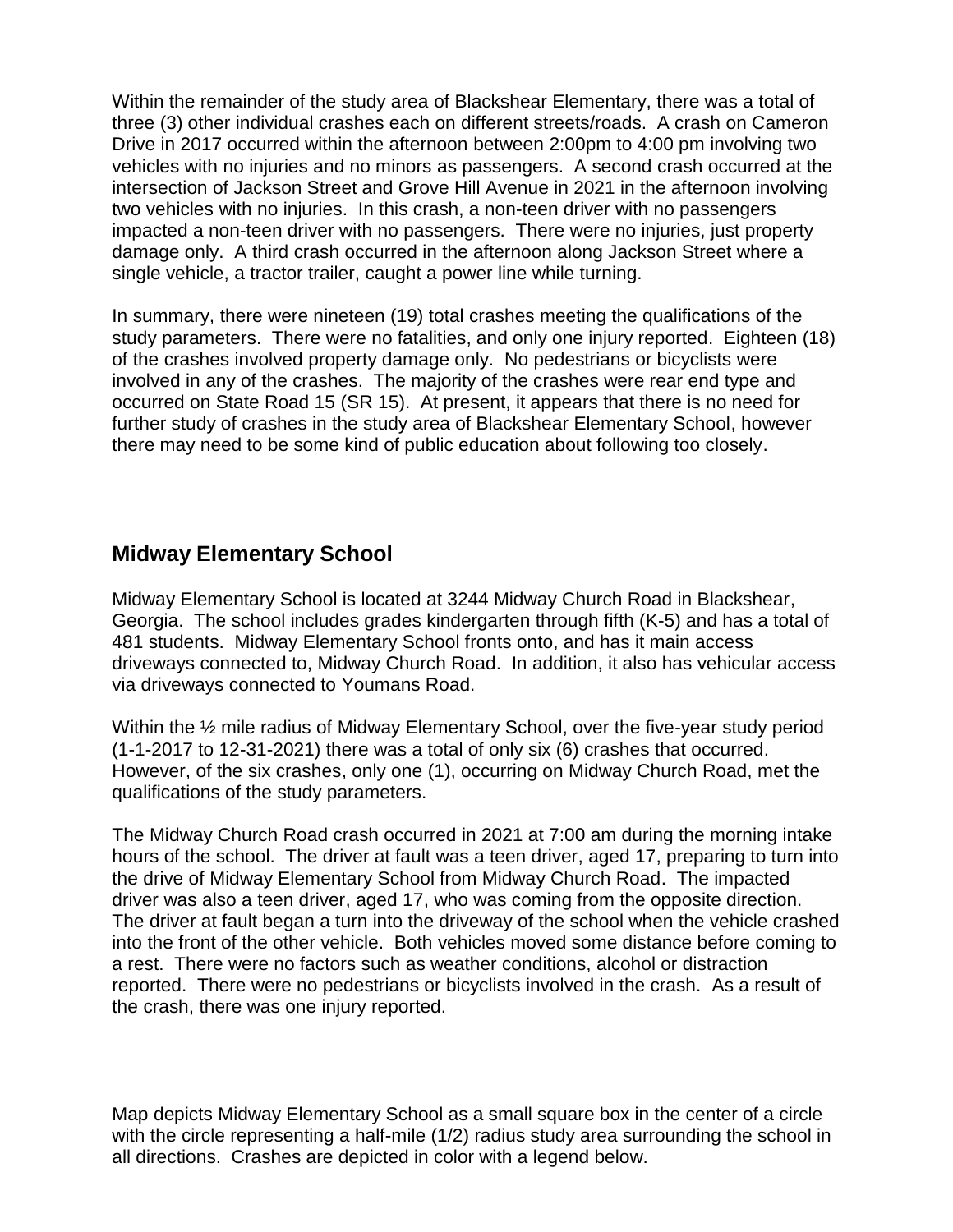

In summary, with only one documented crash relating to the time of day (7:00 am-8:30am), day of week (M-F), and study area of Midway Elementary School (1/2-mile radius) over the five-year period (2017-2021), it can be surmised that there is no need for further study of the crashes occurring in the study area of Midway Elementary School at this time.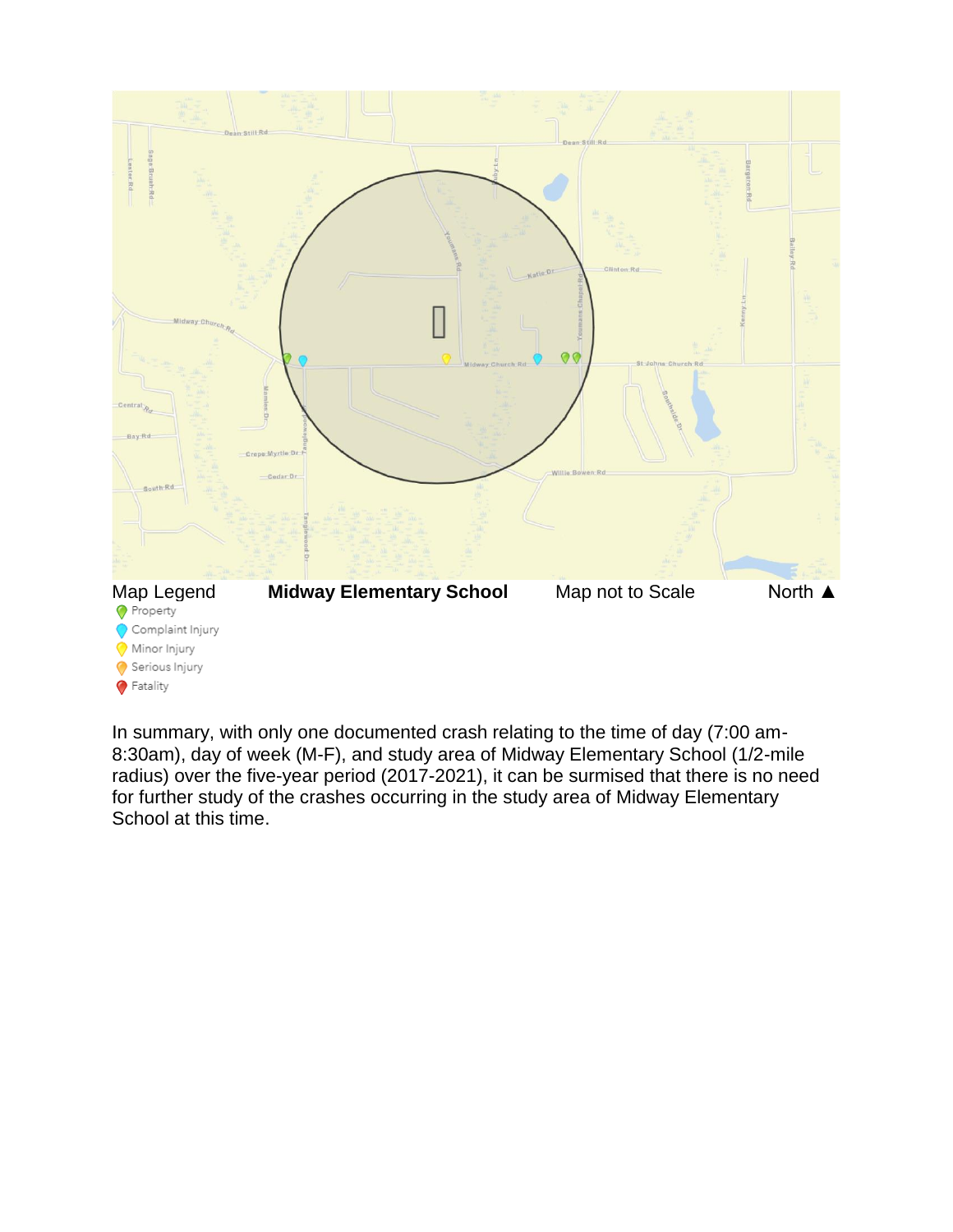# **Patterson Elementary School**

Fatality

Patterson Elementary School is located at 3414 Drawdy Street in Patterson, Georgia. It contains grades kindergarten through fifth Grade (K-5) and has a total of 488 students. Patterson Elementary School has its main and only entrance from Drawdy Street.

Within the ½ mile radius of Patterson Elementary School, over the five-year study period from 1-1-2017 – 12-31-2021 during the hours of 7:00am – 8:30am and 2:00pm – 4:00pm, there was a total of six (6) crashes that occurred, and of those, zero (0) crashes were related to the study parameters.

Map depicts Patterson Elementary School as a small square box in the center of a circle with the circle representing a half-mile (1/2) radius study area surrounding the school in all directions. Crashes are depicted in color with a legend below.



In summary, with zero (0) documented crashes relating to the study parameters, it can be surmised that there is no need for further study of the crashes occurring in the study area of Patterson Elementary School at this time.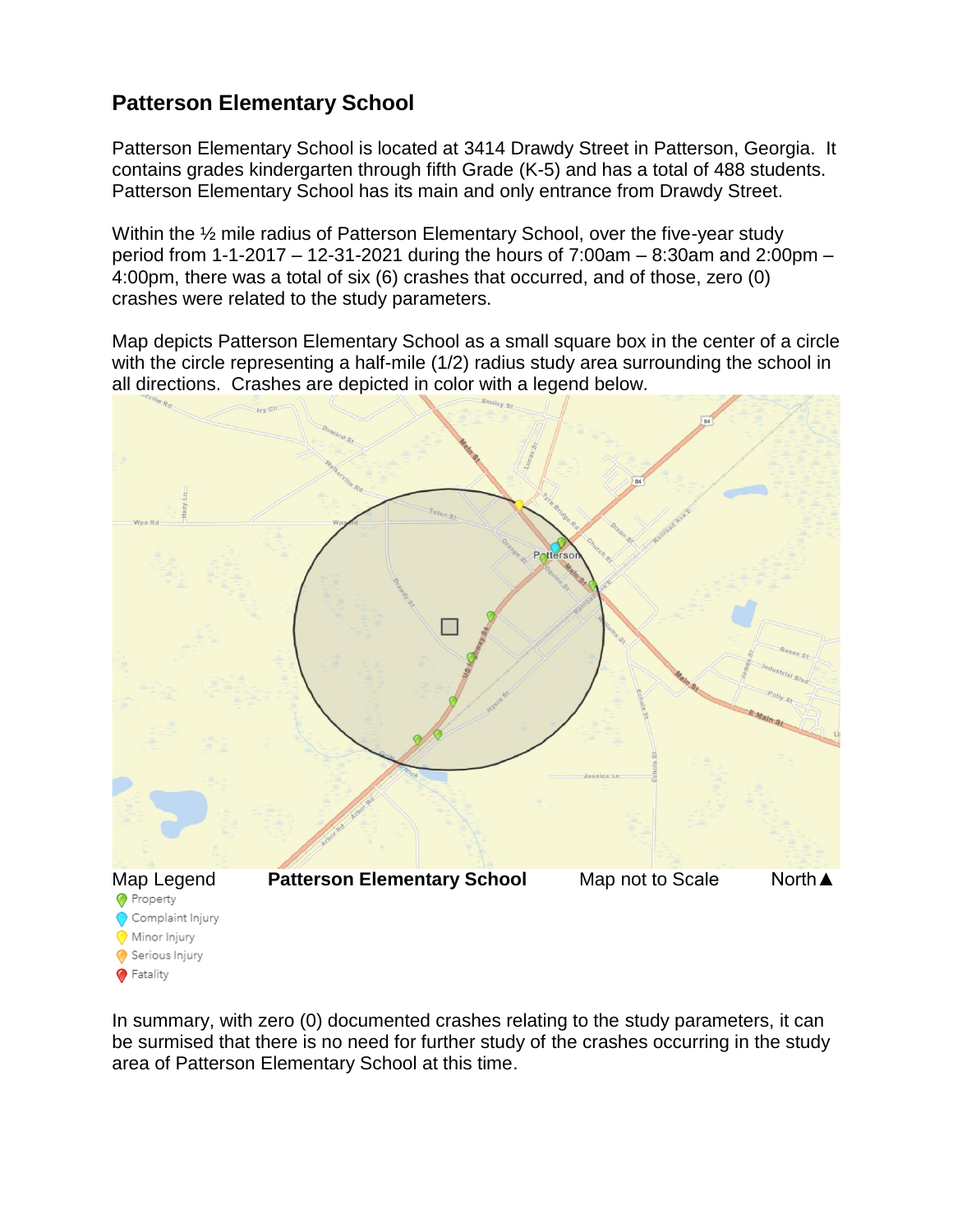#### **Pierce Middle School**

Pierce Middle School is located at 5216 County Farm Road in Blackshear, Georgia. It is the only middle school operated by the Pierce County Board of Education and includes grades sixth through eighth (6-8) with a total of 816 students. Pierce Middle School fronts onto County Farm Road south of Pierce County High School and has its only vehicular access off of County Farm Road.

Within a ½ mile radius of Pierce Middle School over a five-year study period from 1-1- 2017 through 12-31-2021, there was a total of 55 crashes that occurred. However, of this total, 36 (thirty-six) met the more refined project parameters of day of week (M-F) and time of day 7:00am to 8:30 am and 2:00pm to 4:00pm. The crashes occurred on only two roads within the study area – County Farm Road and U.S. Highway 84. The majority of the crashes, 27 (twenty-seven) occurred on County Farm Road. U.S. Highway 84 had the next highest crash rate with nine (9) crashes.

Map depicts Pierce Middle School as a small square box in the center of a circle with the circle representing a half-mile (1/2) radius around the school in all directions as a study area. Crashes are depicted in color with a legend below.



The number of crashes occurring on County Farm Road and U.S. Highway 84 will best be depicted in chart form for ease of interpretation. Following see the crash specifics in chart form for the two roads.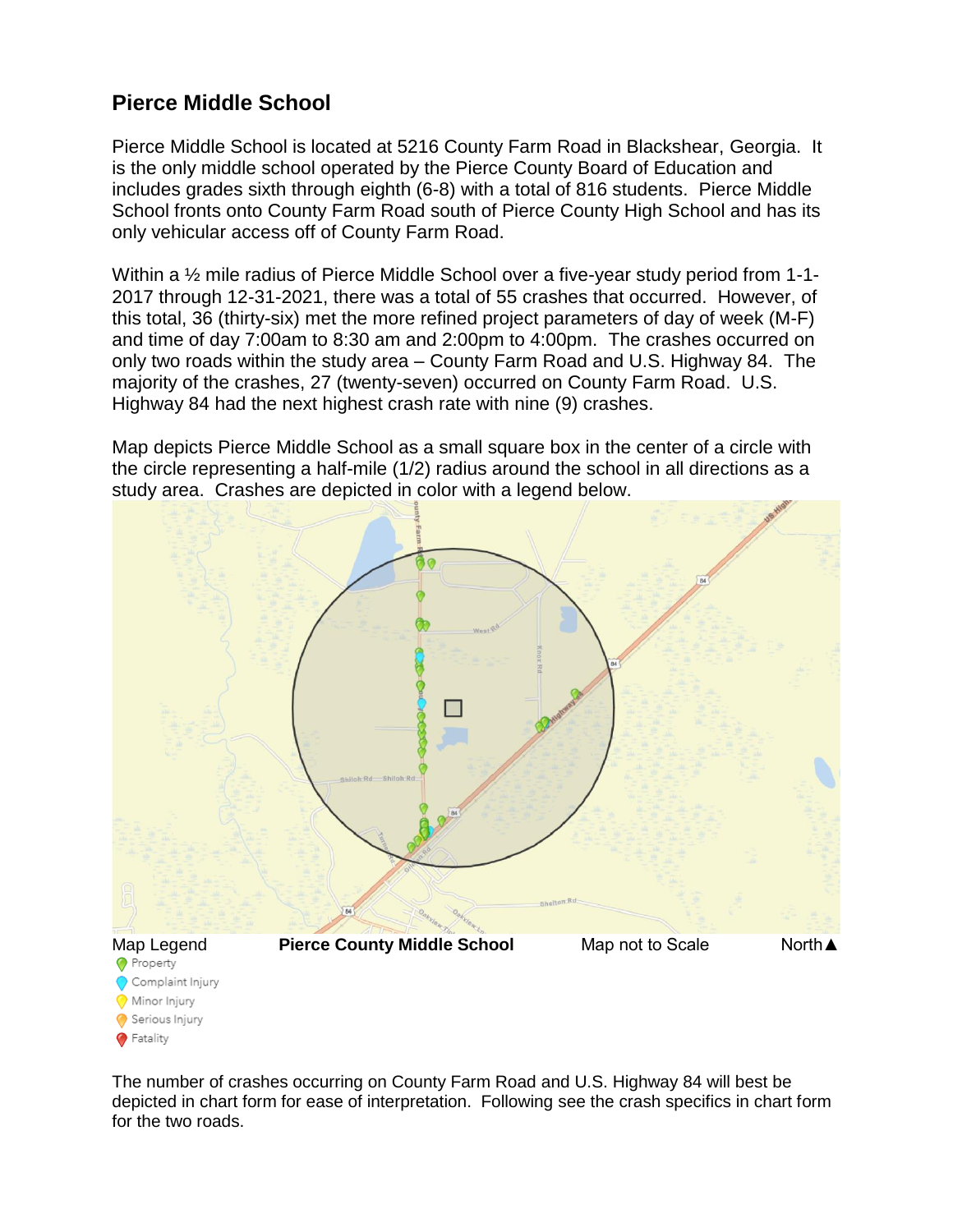| <b>School Name: Pierce County Middle School</b>      |                              |                          |  |  |
|------------------------------------------------------|------------------------------|--------------------------|--|--|
| <b>Address: 5216 County Farm Road Blackshear, GA</b> |                              |                          |  |  |
| <b>Road Name: County Farm Road</b>                   |                              |                          |  |  |
| <b>Date of Occurrence</b>                            | <b>Direction of Travel</b>   | <b>Type of Crash</b>     |  |  |
| 2017 8                                               | Northbound: 5                | Rear-end: 22             |  |  |
| 2018 5                                               | Southbound: 22               | Sideswipe: 0             |  |  |
| 2019 3                                               | Eastbound: 0                 | Angle: 4                 |  |  |
| 2020 3                                               | Westbound: 0                 | T-Bone: 1                |  |  |
| 2021 8                                               |                              | Other: 0                 |  |  |
| <b>Total Crashes: 27</b>                             | <b>Causation of Crash</b>    |                          |  |  |
| <b>Crash Time of Day</b>                             | Teen Driver at Fault: 18     | <b>Factors</b>           |  |  |
| 7:00am-8:30am: 10                                    | Teen Driver Impacted: 15     | Weather/Visibility: 1    |  |  |
| 2:30pm-4:00pm: 17                                    | non-teen Driver at Fault: 9  | Alcohol: 0               |  |  |
| <b>Notes:</b> 2017 morning crash                     | Non-teen Driver Impacted: 20 | Distracted: 6            |  |  |
| involving a school bus. 2018                         | <b>Non-motor Crashes</b>     | <b>Injury Category</b>   |  |  |
| afternoon bus crash with 15                          | Bicycle: 0                   | Property Damage Only: 26 |  |  |
| students onboard. Four crashes                       | Pedestrian: 0                | Injuries: 1              |  |  |
| involving school driveway.                           |                              | Fatalities: 0            |  |  |

| <b>School Name: Pierce County Middle School</b> |                             |                           |  |  |
|-------------------------------------------------|-----------------------------|---------------------------|--|--|
| <b>Address: 5216 County Farm Road</b>           |                             |                           |  |  |
| Road Name: U.S. Highway 84                      |                             |                           |  |  |
| <b>Date of Occurrence</b>                       | <b>Direction of Travel</b>  | <b>Type of Crash</b>      |  |  |
| 2017 2                                          | Northbound: 0               | Rear-end: 8               |  |  |
| 2018 1                                          | Southbound: 0               | Sideswipe: 0              |  |  |
| 2019 2                                          | Eastbound: 7                | Angle: 0                  |  |  |
| 2020 2                                          | Westbound: 2                | T-Bone: 0                 |  |  |
|                                                 |                             | Other: One (1) Pedestrian |  |  |
| 2021 2                                          |                             | Crash                     |  |  |
| <b>Total Crashes: 9</b>                         | <b>Causation of Crash</b>   |                           |  |  |
| <b>Crash Time of Day</b>                        | Teen Driver at Fault: 4     | <b>Factors</b>            |  |  |
| 7:00am-8:30am: 7                                | Teen Driver Impacted: 4     | Weather/Visibility: 1     |  |  |
| 2:30pm-4:00pm: 2                                | non-teen Driver at Fault: 5 | Alcohol: 1                |  |  |
| <b>Notes:</b> Pedestrian was a                  | Non-teen Driver Impacted: 5 | Distracted: 3             |  |  |
| crossing guard with parked                      | <b>Non-motor Crashes</b>    | <b>Injury Category</b>    |  |  |
| vehicle with flashing lights and                | Bicycle: 0                  | Property Damage Only: 4   |  |  |
| was in crosswalk directing                      | Pedestrian: 1               | Injuries: 8               |  |  |
| traffic.                                        |                             | Fatalities: 0             |  |  |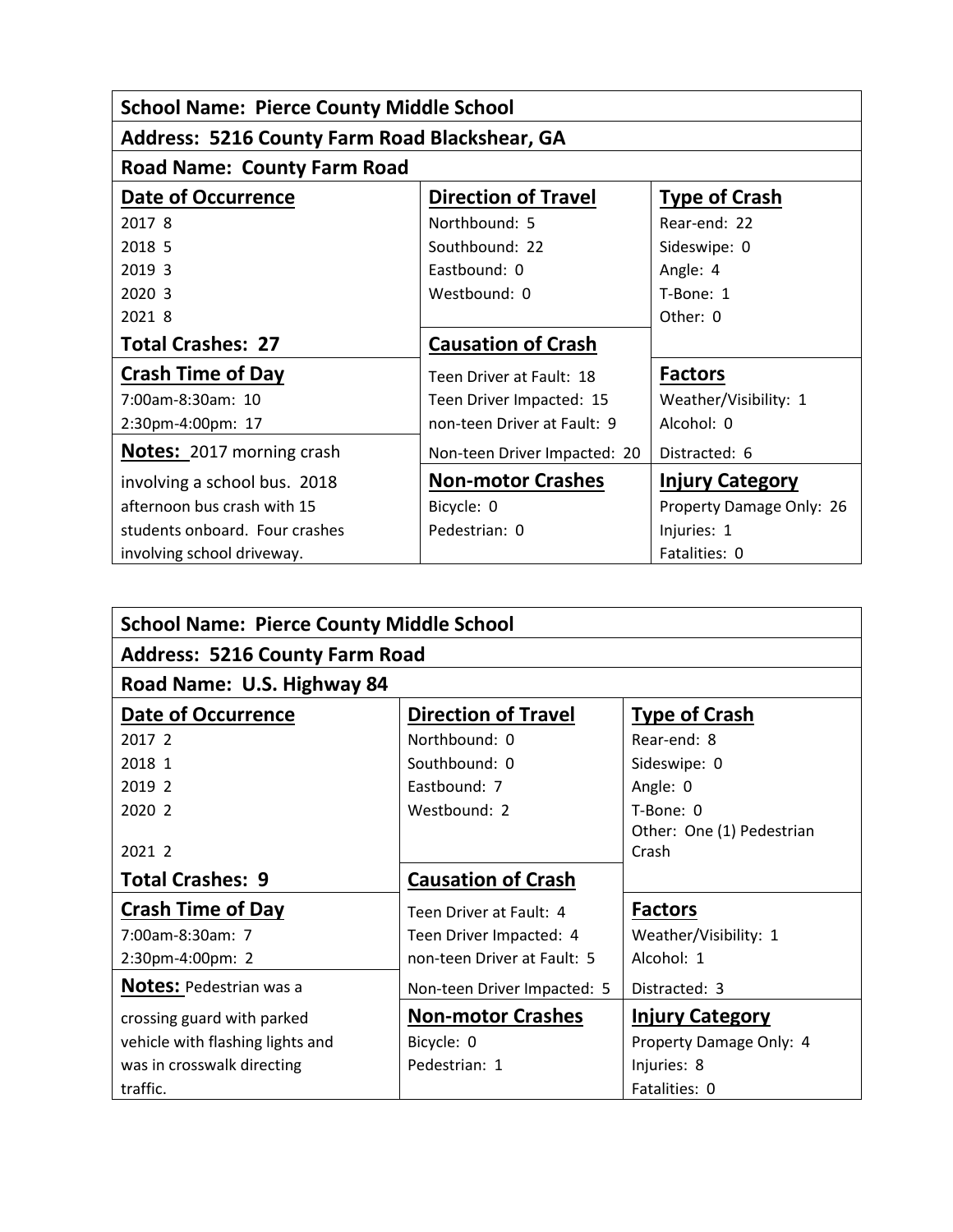In summary, County Farm Road is a two-lane local road with no middle turn lane, no bicycle lanes and no sidewalk. It provides the main access to both Pierce County Middle School and Pierce County High School within 1.13 miles of each other. The combined student enrollment of the two schools is 1,916 not including faculty and staff. Pierce Middle is located on the southern portion of County Farm Road about one-half mile north of the intersection of U.S. Highway 84. Pierce County High School is located about ½ mile further down County Farm Road to the north of Pierce Middle. Students at Pierce Middle are admitted to classrooms or breakfast at 7:40 am and homeroom begins at 8:10am. Students at Pierce High can access the building as early as 7:30 am but the majority arrive at 7:45 am for breakfast or entrance to the building. Homeroom begins at 8:10 am.

There is a strong potential that the high number of vehicles utilizing County Farm road to access both the Middle and High school at the same time is related to the high number of crashes along the road. Although the number of crashes on County Farm Road was high at 27 and the number of drivers and passengers involved was high at 102 in total, there was only one injury which is less than one percent at .98%. The vast majority of the crashes were rear ends. Although the posted speed limit on County Farm Road is 45 miles per hour, the fact that the road is a two-lane only and crowded with vehicles during the intake and dismissal hours of the school could be causing a lower speed which in turn could be related to the very low occurrence of injuries.

U.S. Highway 84, also known as SR-38, is a major east-west four-lane divided highway used for travel and transport across several states and has a posted speed of 45 miles per hour as it passes through the study area for Pierce Co. High School. There was a total of nine (9) crashes that occurred during the five-year period that met the parameters of the study. Although there were 27 crashes on County Farm Road there was only one reported injury which equal to 3.7% injury rate to crashes. U.S. Highway 84 had only 1/3 the number of crashes at nine (9) as County Farm Road at 27, but substantially more reported injuries at eight (8) which is equal to an 88.9% injury rate to crashes.

Two main differences between County Farm Road and U.S. Highway 84 are: 1. County Farm Road is a two-lane local road and U.S. Highway 84 is a major four-lane divided highway; 2. County Farm Road is utilized for more local traffic and U.S. Highway 84 is used for regional traffic, the transport of goods on trucks and tractor trailers and travelers passing through the area to other destinations.

The number of crashes within the study area of Pierce Middle School appears to be significant compared to the other schools within the county. The fact that Pierce County High School is located on the same road a little over a mile to the north may be compounding the problem. The majority of the crashes on County Farm Road did occur within the study area of Pierce County Middle School. There appears to be a need to assess road safety and capacity conditions, posted speed and offer general driver education for students and the general public.

In response to increased traffic accessing Pierce Middle School and Pierce High School, both located on County Farm Road, Georgia Department of Transportation (GDOT) is in the planning stages for some roadway improvements. The improvements fall under the Transportation Investment Act (TIA) program which are aimed at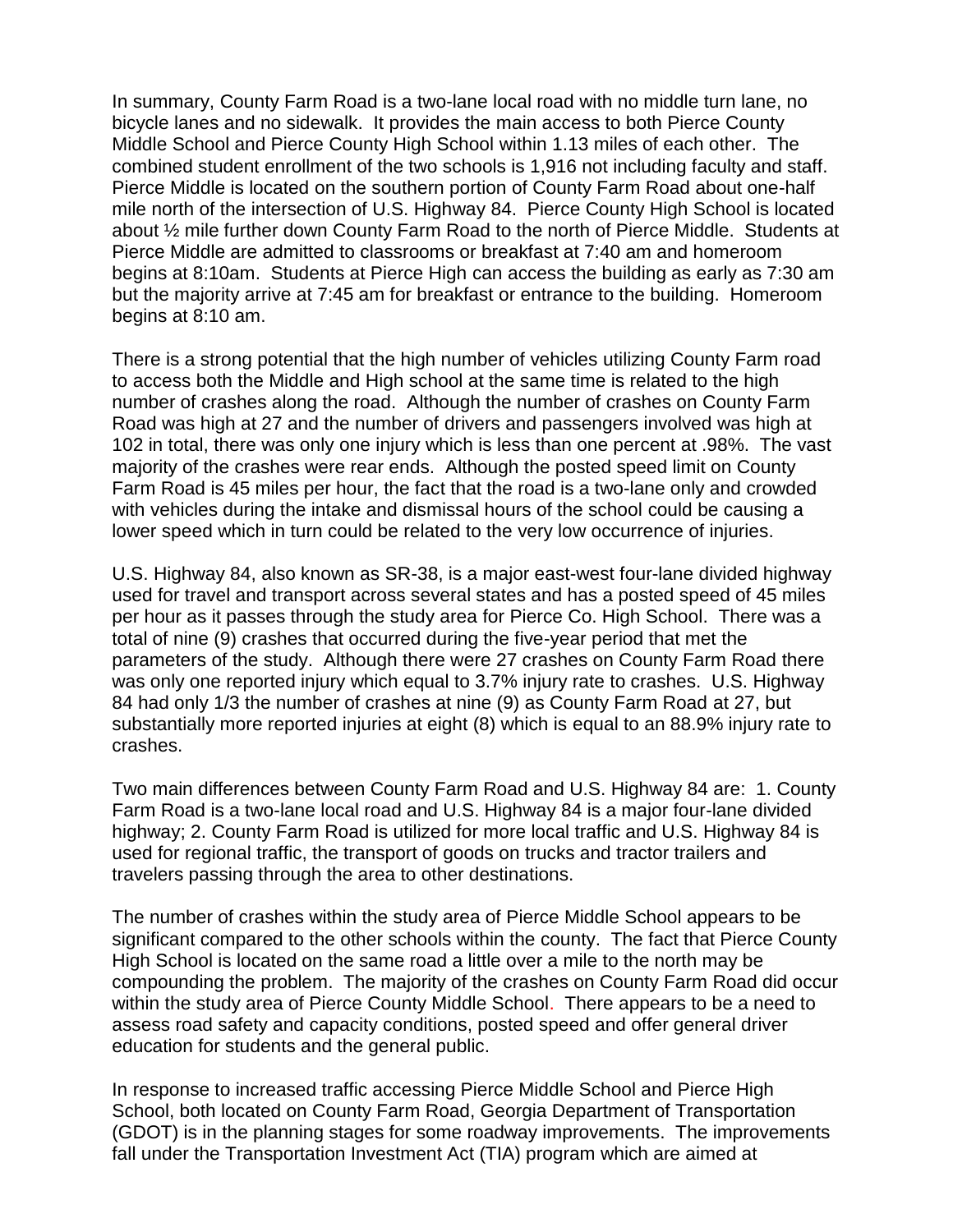improving traffic flow and safety. One proposed location includes turning lane improvements and traffic control signals at the intersection of U.S. Highway 84 and County Farm Road, to the south of Pierce Middle School. Other improvements proposed by GDOT include traffic control signals for the intersection of U.S. Highway 84 and New School Road which leads to the intersection of County Farm Road and New School Road north of Pierce County High School.

## **Pierce County High School**

Pierce County High School is located at 4850 County Farm Road in Blackshear, Georgia. It is the only high school operated by the Pierce County Board of Education and has an enrollment of 1,100 students. The school was constructed in 2018-2019 and occupied by students in 2020. The school contains grades ninth through twelfth (9- 12) and is set on a large parcel also containing sports fields. Pierce County High School is accessed by vehicle from County Farm Road and New School Road. Noteworthy is the fact that when the new Pierce County High was constructed, the section of County Farm Road that fronts the school had to be moved and re-aligned to fit the new school layout.

In addition to Pierce County High School on County Farm Road is Pierce Middle School about 1.13 miles south of the high school. The total student population between the two schools is 1,916 not including faculty and staff.

Within a  $\frac{1}{2}$  mile radius of Pierce County High School over a five-year study period from 1-1-2017 through 12-31-2021, there was a total of nine (9) crashes that occurred. However, of this total, only four (4) met the more refined project parameters of day of week (M-F) and time of day (7:00am to 8:30am and 2:00pm to 4:00pm). Three of the crashes occurred on County Farm Road and one occurred at the intersection of County Farm Road and Money Hole Road.

Of the crashes that occurred on County Farm Road, two (2) happened in 2017 and one in 2021. Of the two that occurred in 2017 on County Farm Road, one involved an empty school bus that had dropped off students and was leaving the area. The bus was heading north on County Farm Road near the intersection of Meadow Circle about halfway between the middle school and the high school. The driver at fault fell asleep and rear ended the bus. Another crash that occurred on County Farm Road in 2017 involved a teen driver at fault impacting a teen driver in a rear end collision. In 2021, another crash occurred on County Farm Road within the study area involving one vehicle where the non-teen driver at fault was distracted and ran off the road landing in a ditch. The fourth and final crash occurred on Money Hole Road at the intersection of Money Hole Road and County Farm Road. The crash involved a non-teen driver at fault impacting a non-teen driver in a distracted rear end collision.

In total there were four (4) documented crashes that occurred which met the study parameters. None of the four crashes involved alcohol or poor road conditions. No bicyclists or pedestrians were involved in any of the crashes. None of the crashes resulted in any deaths or injuries and all four were property damage only. With this in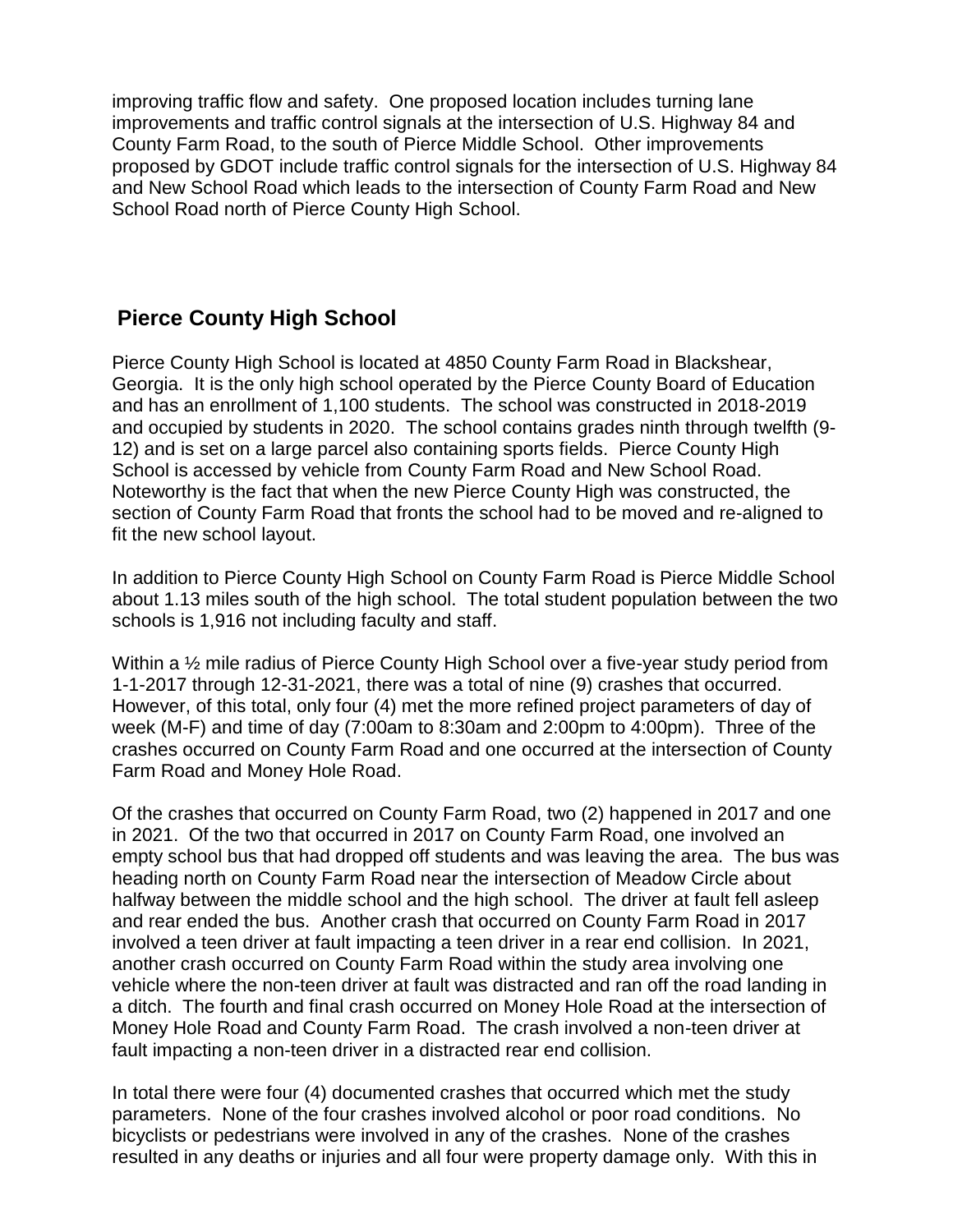mind, it appears that there is no need for further study of the Pierce County High School crash rate at this time. Although there is no need for further crash study, there may be an opportunity for the school to develop a distracted driving awareness campaign.

Map depicts Pierce County High School as a small square box in the center of a circle with the circle representing a half-mile (1/2) radius study area surrounding the school in all directions. Crashes are depicted in color with a legend below.



In response to increased traffic accessing Pierce Middle School and Pierce High School, both located on County Farm Road, Georgia Department of Transportation (GDOT) is in the planning stages for some roadway improvements. The improvements fall under the Transportation Investment Act (TIA) program which are aimed at improving traffic flow and safety. One proposed location includes turning lane improvements and traffic control signals at the intersection of U.S. Highway 84 and County Farm Road, to the south of Pierce Middle School. Other improvements proposed by GDOT include traffic control signals for the intersection of U.S. Highway 84 and New School Road which leads to the intersection of County Farm Road and New School Road north of Pierce County High School.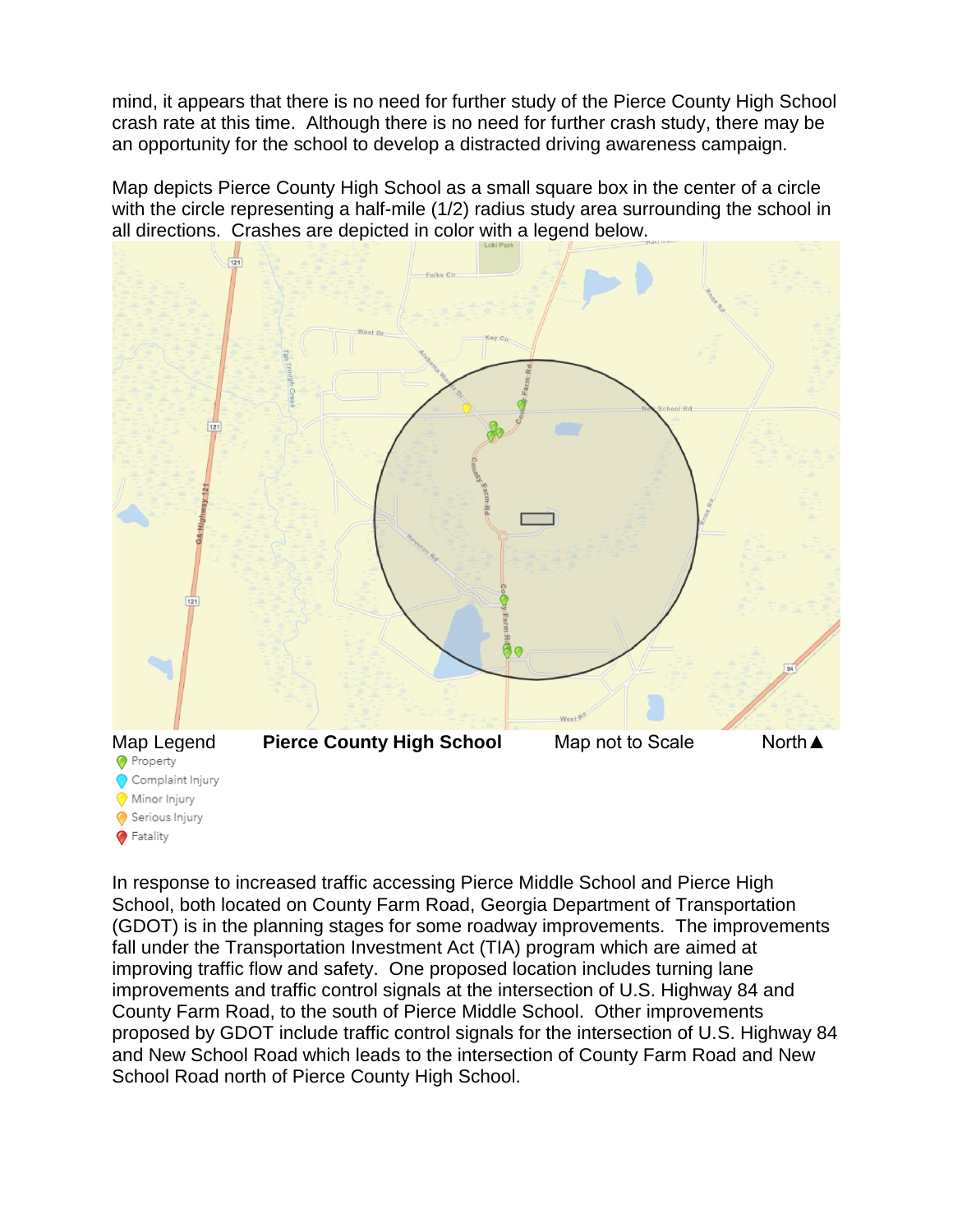# **Crossroads Christian Academy**

Crossroads Christian Academy is located at 2193 Golf Course Road in Pierce County, Georgia at the intersection of Golf Course Road and Bonneyman Road – both two-lane county roads.

Crossroads Christian Academy is a private school that includes grades kindergarten through eleventh (K-11) presently and plans to add an accredited  $12<sup>th</sup>$  grade with graduation program by 2023. The school presently has a total of 96 students enrolled and has a faculty and staff of 13. Crossroads Christian does not offer a bussing option for students and there are no student drivers at this time. All current students are dropped off at the school in private vehicles.

Within a ½ mile radius of Crossroads Christian Academy over a five-year study period from 1-1-2017 to 12-31-2021, there was a total of 66 crashes that occurred. However, of this total, only 19 (nineteen) met the more refined project parameters of day of week (M-F) and time of day (7:00am to 8:30am and 2:00pm to 4:00pm). Of the 19 crashes, the majority, twelve (12), occurred on U.S. Highway 84 also known as SR 38.

Within the study area, U.S. Highway 84 is a four-lane major highway with a center turning lane, no bicycle lanes and no sidewalks. With the fact that U.S. Highway 84 had 12 crashes related to the study area and period, it will be simpler to view the data in chart form for easier assessment. Following you will see a chart depicting the twelve (12) crashes that occurred on U.S. 84 that met the study criteria.

| <b>School Name: Crossroads Christian Academy</b> |                              |                               |  |  |
|--------------------------------------------------|------------------------------|-------------------------------|--|--|
| <b>Address: 2193 Golf Course Road</b>            |                              |                               |  |  |
| Road Name: U.S. Highway 84 (SR-38)               |                              |                               |  |  |
| <b>Date of Occurrence</b>                        | <b>Direction of Travel</b>   | <b>Type of Crash</b>          |  |  |
| 2017 5                                           | Northbound: 0                | Rear-end: 3                   |  |  |
| 2018 3                                           | Southbound: 0                | Sideswipe: 5                  |  |  |
| 2019 1                                           | Eastbound: 3                 | Angle: 2                      |  |  |
| 2020 2                                           | Westbound: 9                 | T-Bone:                       |  |  |
|                                                  |                              | Other: 2 -- One misjudged     |  |  |
| 2021 1                                           |                              | turn &                        |  |  |
| <b>Total Crashes: 12</b>                         | <b>Causation of Crash</b>    | one ran off road into a ditch |  |  |
| <b>Crash Time of Day</b>                         | Teen Driver at Fault: 0      | <b>Factors</b>                |  |  |
| 7:00am-8:30am: 7                                 | Teen Driver Impacted: 0      | Weather/Visibility: 0         |  |  |
| 2:30pm-4:00pm: 5                                 | non-teen Driver at Fault: 12 | Alcohol: 0                    |  |  |
| <b>Notes: Posted speed 55mph</b>                 | Non-teen Driver Impacted: 10 | Distracted: 0                 |  |  |
| There were two single car crashes - one hit a    | <b>Non-motor Crashes</b>     | <b>Injury Category</b>        |  |  |
| pole and another ran into a ditch. In a          | Bicycle: 0                   | Property Damage Only: 10      |  |  |
| separate crash in 2017 an ambulance driver at    | Pedestrian: 0                | Injuries: 2                   |  |  |
| fault impacted a car in a sideswipe.             |                              | Fatalities: 0                 |  |  |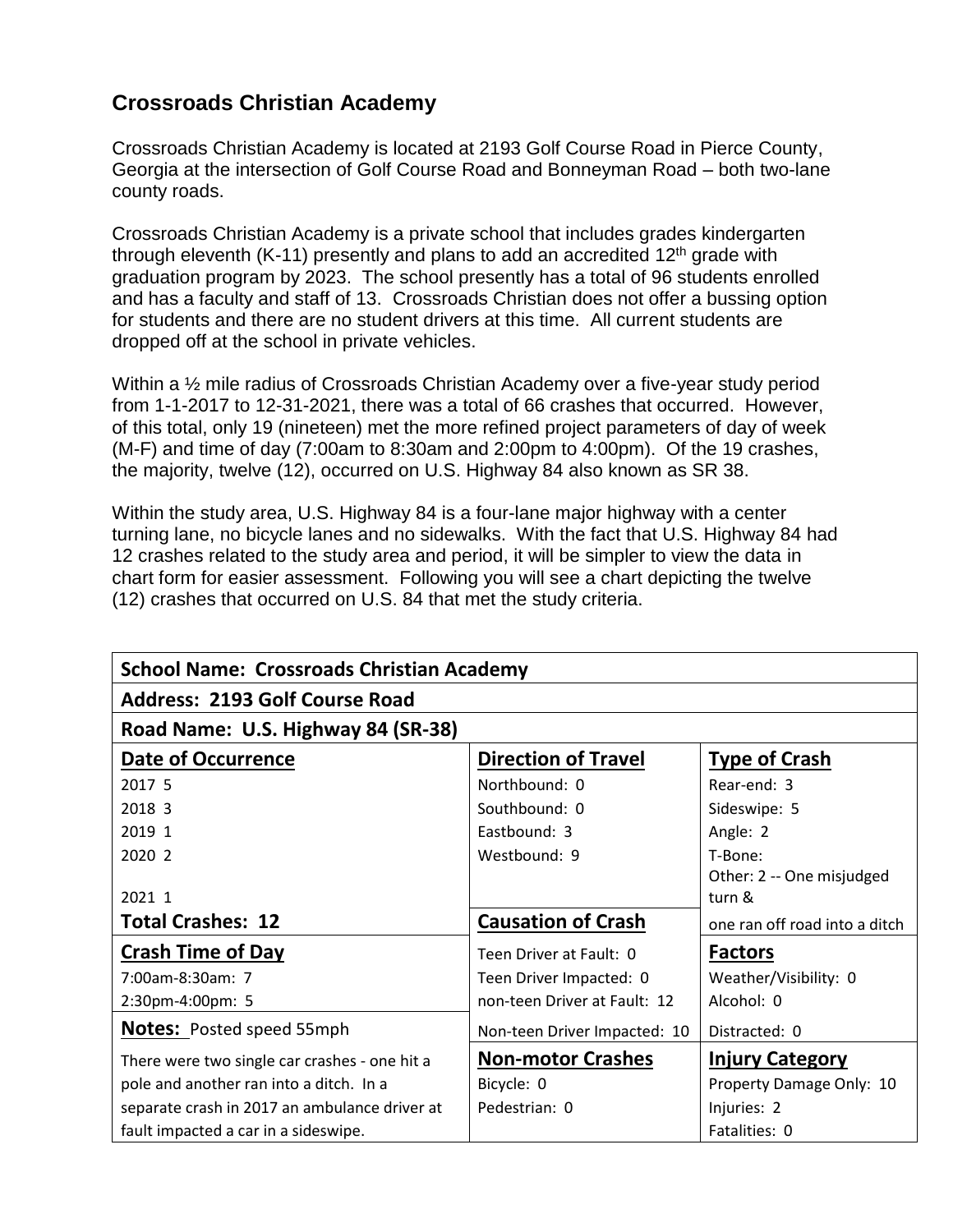Ware Street had the next highest number of crashes in the study area with a total of six (6) crashes. Following is a chart of the crashes that occurred on Ware Street within the study area and parameters.

| <b>School Name: Crossroads Christian Academy</b> |                             |                         |  |  |
|--------------------------------------------------|-----------------------------|-------------------------|--|--|
| <b>Address: 2193 Golf Course Road</b>            |                             |                         |  |  |
| <b>Road Name: Ware Street</b>                    |                             |                         |  |  |
| Date of Occurrence                               | <b>Direction of Travel</b>  | <b>Type of Crash</b>    |  |  |
| 2017 2                                           | Northbound: 0               | Rear-end: 6             |  |  |
| 2018 0                                           | Southbound: 6               | Sideswipe: 0            |  |  |
| 2019 1                                           | Eastbound: 0                | Angle: 0                |  |  |
| 2020 0                                           | Westbound: 0                | T-Bone: 0               |  |  |
| 2021 3                                           |                             | Other: $0$              |  |  |
| <b>Total Crashes: 6</b>                          | <b>Causation of Crash</b>   |                         |  |  |
| <b>Crash Time of Day</b>                         | Teen Driver at Fault: 0     | <b>Factors</b>          |  |  |
| $7:00$ am-8:30am: 4                              | Teen Driver Impacted: 0     | Weather/Visibility: 0   |  |  |
| 2:30pm-4:00pm: 2                                 | non-teen Driver at Fault: 6 | Alcohol: 0              |  |  |
| <b>Notes:</b>                                    | Non-teen Driver Impacted: 6 | Distracted: 0           |  |  |
|                                                  | <b>Non-motor Crashes</b>    | <b>Injury Category</b>  |  |  |
|                                                  | Bicycle: 0                  | Property Damage Only: 4 |  |  |
|                                                  | Pedestrian: 0               | Injuries: 2             |  |  |
|                                                  |                             | Fatalities: 0           |  |  |

There was only one other crash that met the qualifications of the study criteria and it occurred on Golf Course Road in 2018 in the afternoon at 2:13pm. Two vehicles were involved and both vehicles were traveling southbound. The driver at fault was changing lanes and crashed into the impacted driver in an angle collision. It was raining but vision was not obscured and there was no alcohol, no injuries or fatalities. Neither driver was a teen driver.